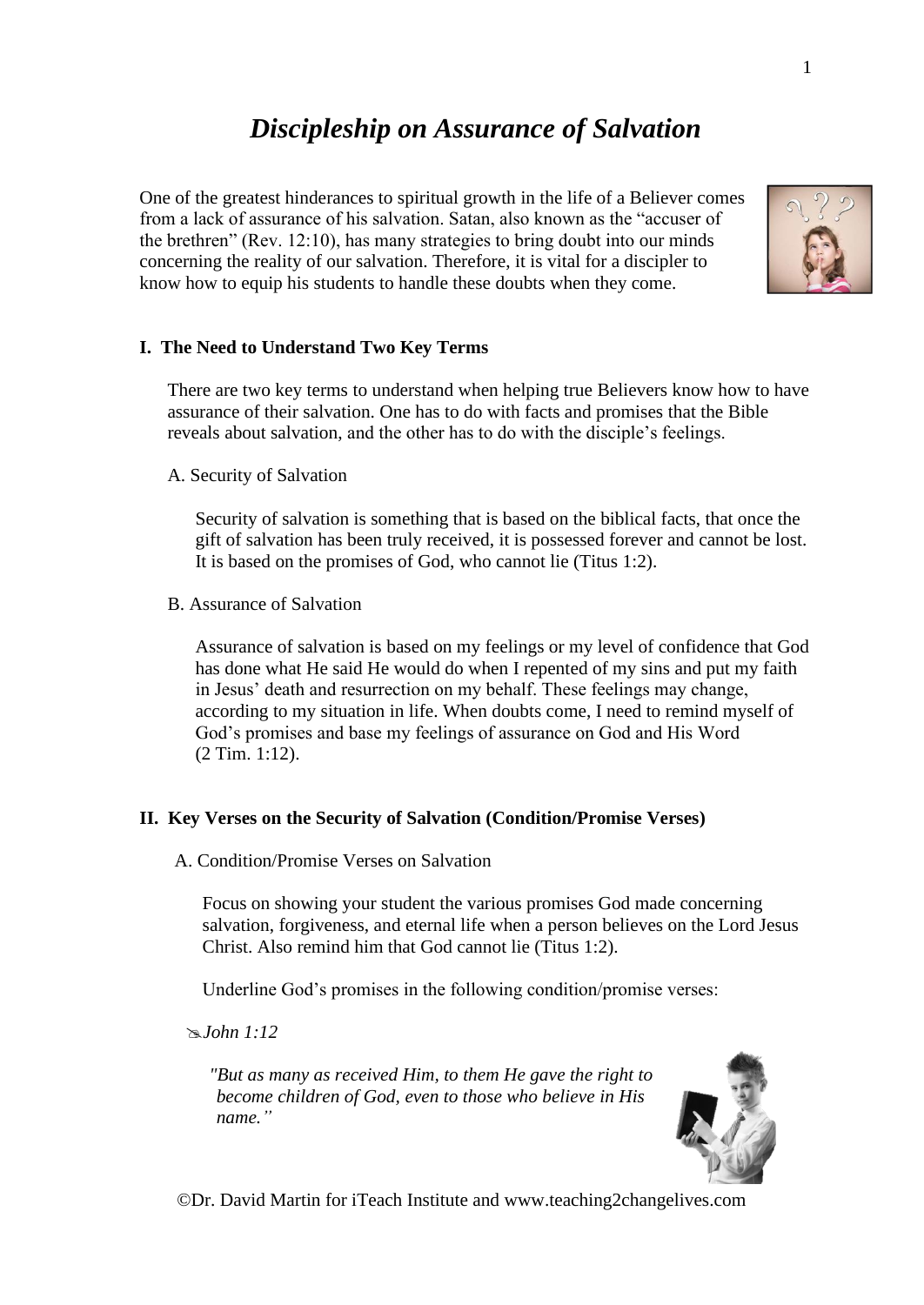*John 3:15*

*". . . Whoever believes may in Him have eternal life."*

*John 3:16*

*"For God so loved the world, that He gave His only begotten Son, that whoever believes in Him should not perish, but have eternal life."*

*John 3:18*

*"He who believes in Him is not judged; he who does not believe has been judged already, because he has not believed in the name of the only begotten Son of God."*

*John 3:36*

*"He who believes in the Son has eternal life; but he who does not obey the Son shall not see life, but the wrath of God abides on him."*

*Acts 10:43*

*"Of Him all the prophets bear witness that through His name everyone who believes in Him receives forgiveness of sins."*

*Acts 16:31*

*". . . Believe in the Lord Jesus, and you shall be saved . . ."*

*Romans 10:13*

*"For whoever will call upon the name of the Lord will be saved."*

#### B. God's Promises Concerning Salvation

Have your students memorize some of the following verses to fight off the lies which Satan uses to cause doubt.

*John 6:37-39*



*"All that the Father gives Me shall come to Me, and the one who comes to Me I will certainly not cast out. For I have come down from heaven, not to do My own will, but the will of Him who sent Me. And this is the will of Him who sent Me, that of all that He has given Me I lose nothing, but raise it up on the last day."*

 $\triangleleft$ Insights  $\rightarrow$ 

©Dr. David Martin for iTeach Institute and www.teaching2changelives.com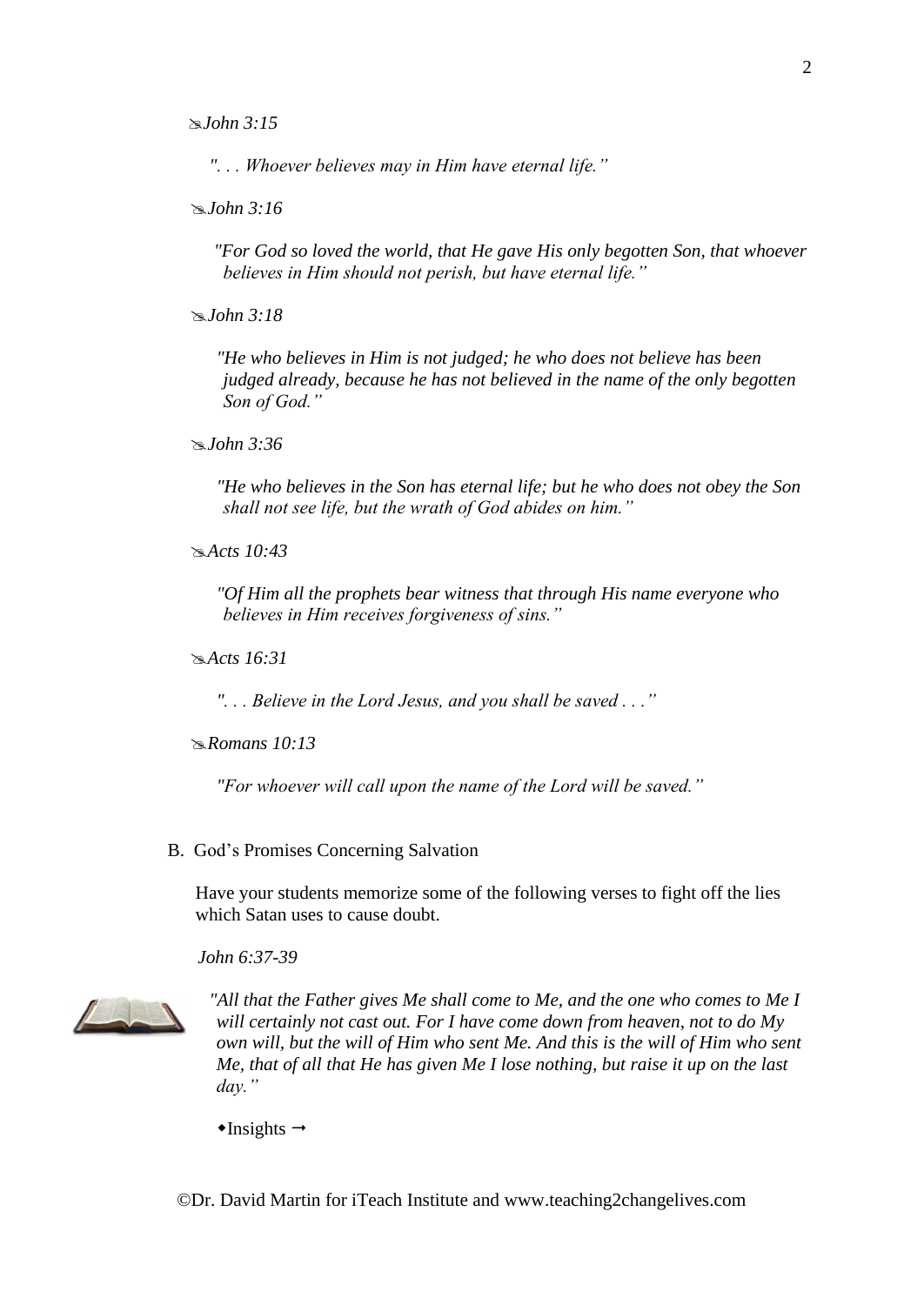## *John 17:11*



"And I am no more in the world; and yet they themselves are in the world, and I *come to Thee. Holy Father, keep them in Thy name, the name which Thou hast given Me, that they may be one, even as We are."*

 $\triangleleft$ Insights  $\rightarrow$ 

*Romans 8:38-39*



*"For I am convinced that neither death, nor life, not angels, nor principalities, nor things present, nor things to come, nor powers, nor height, nor depth, nor any other created thing, shall be able to separate us from the love of God, which is in Christ Jesus our Lord."*

 $\triangleleft$ Insights  $\rightarrow$ 

#### *Ephesians 1:13*



*"In Him, you also, after listening to the message of truth, the gospel of your salvation—having also believed, you were sealed in Him with the Holy Spirit of promise."*

 $\triangleleft$ Insights  $\rightarrow$ 

#### *Ephesians 2:8*



*"For by grace you have been saved through faith; and that not of yourselves, it is the gift of God"*

 $\triangleleft$ Insights  $\rightarrow$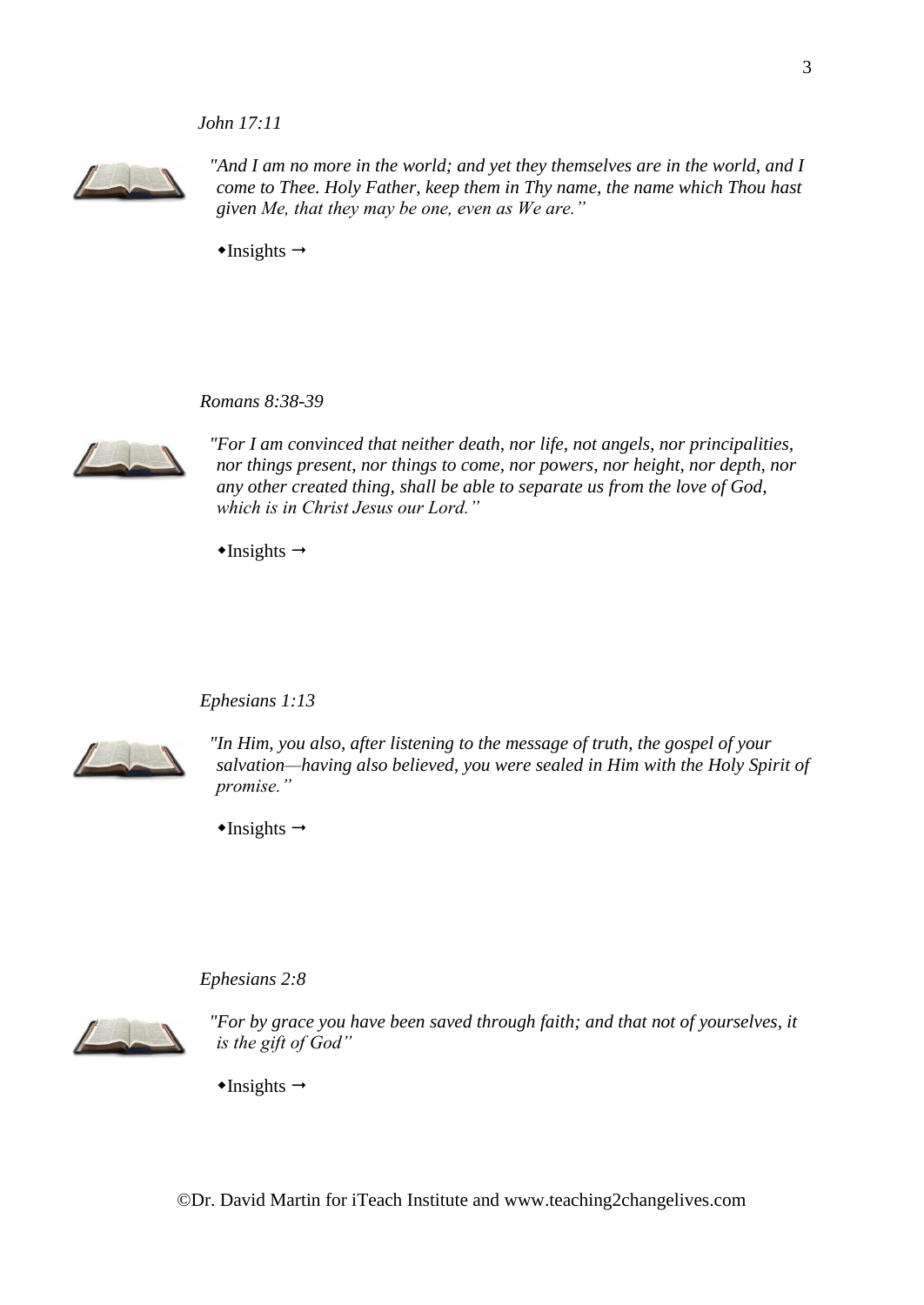## *Philippians 1:6*



*"For I am confident of this very thing, that He who began a good work in you will perfect it until the day of Christ Jesus."*

 $\triangle$ Insights  $\rightarrow$ 

#### *Hebrews 13:5*



*". . . He Himself has said, 'I will never desert you, nor will I ever forsake you.'"*

 $\triangle$ Insights  $\rightarrow$ 

*1 Peter 1:5*



*"Who are protected by the power of God through faith for a salvation ready to be revealed in the last time."*

 $\triangleleft$ Insights  $\rightarrow$ 

*John 10:27-29*



*"My sheep hear My voice, and I know them, and they follow Me; and I give eternal life to them, and they shall never perish; and no one shall snatch them out of My hand. My Father, who has given them to Me, is greater than all; and no one is able to snatch them out of the Father's hand."*

 $\triangleleft$ Insights  $\rightarrow$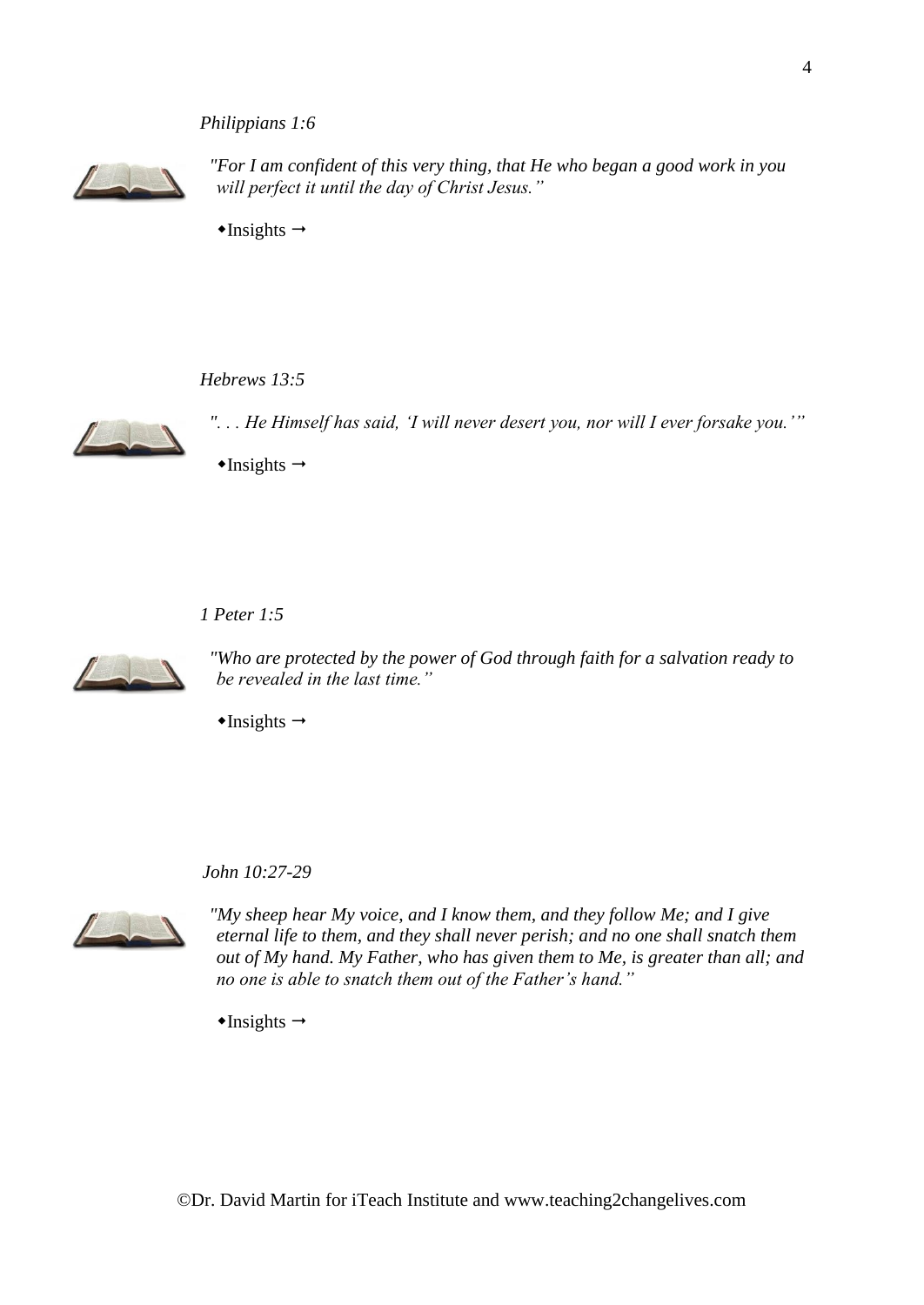## B. Verses that Describe Evidences of Genuine Salvation

*Galatians 5:22-23*



*"But the fruit of the Spirit is love, joy, peace, patience, kindness, goodness, faithfulness, gentleness, self-control; against such things there is no law."*

 $\rightarrow$  Evidences of salvation  $\rightarrow$ 

*Matthew 7:17-20*



*"Even so, every good tree bears good fruit; but the bad tree bears bad fruit. A good tree cannot produce bad fruit, nor can a bad tree produce good fruit. Every tree that does not bear good fruit is cut down and thrown into the fire. So then, you will know them by their fruits."*

 $\rightarrow$ Evidences of salvation  $\rightarrow$ 

*Mark 16:15*



*"And He said to them, 'Go into all the world and preach the gospel to all creation.'"*

 $\rightarrow$ Evidences of salvation  $\rightarrow$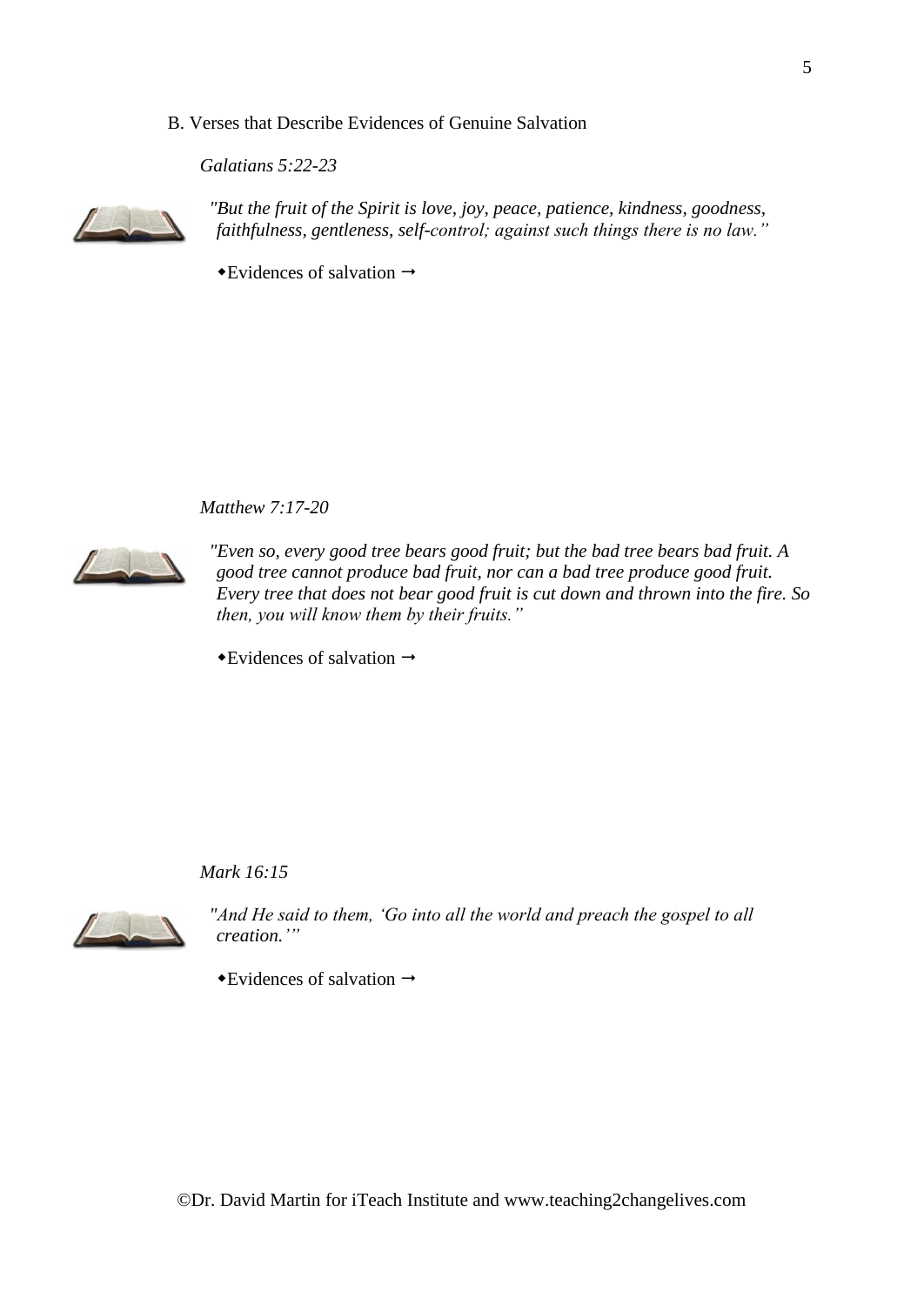# *Ephesians 2:10*



*"For we are His workmanship, created in Christ Jesus for good works, which God prepared beforehand, that we should walk in them."*

 $\rightarrow$ Evidences of salvation  $\rightarrow$ 

*Titus 2:11-12*



*"For the grace of God has appeared, bringing salvation to all men, instructing us to deny ungodliness and worldly desires and to live sensibly, righteously and godly in the present age."*

 $\rightarrow$  Evidences of salvation  $\rightarrow$ 

## *1 Peter 2:2*



*"Like newborn babes, long for the pure milk of the word, that by it you may grow in respect to salvation."*

 $\rightarrow$  Evidences of salvation  $\rightarrow$ 

### *1 John 2:3*



*"And by this we know that we have come to know Him, if we keep His commandments."*

 $\rightarrow$ Evidences of salvation  $\rightarrow$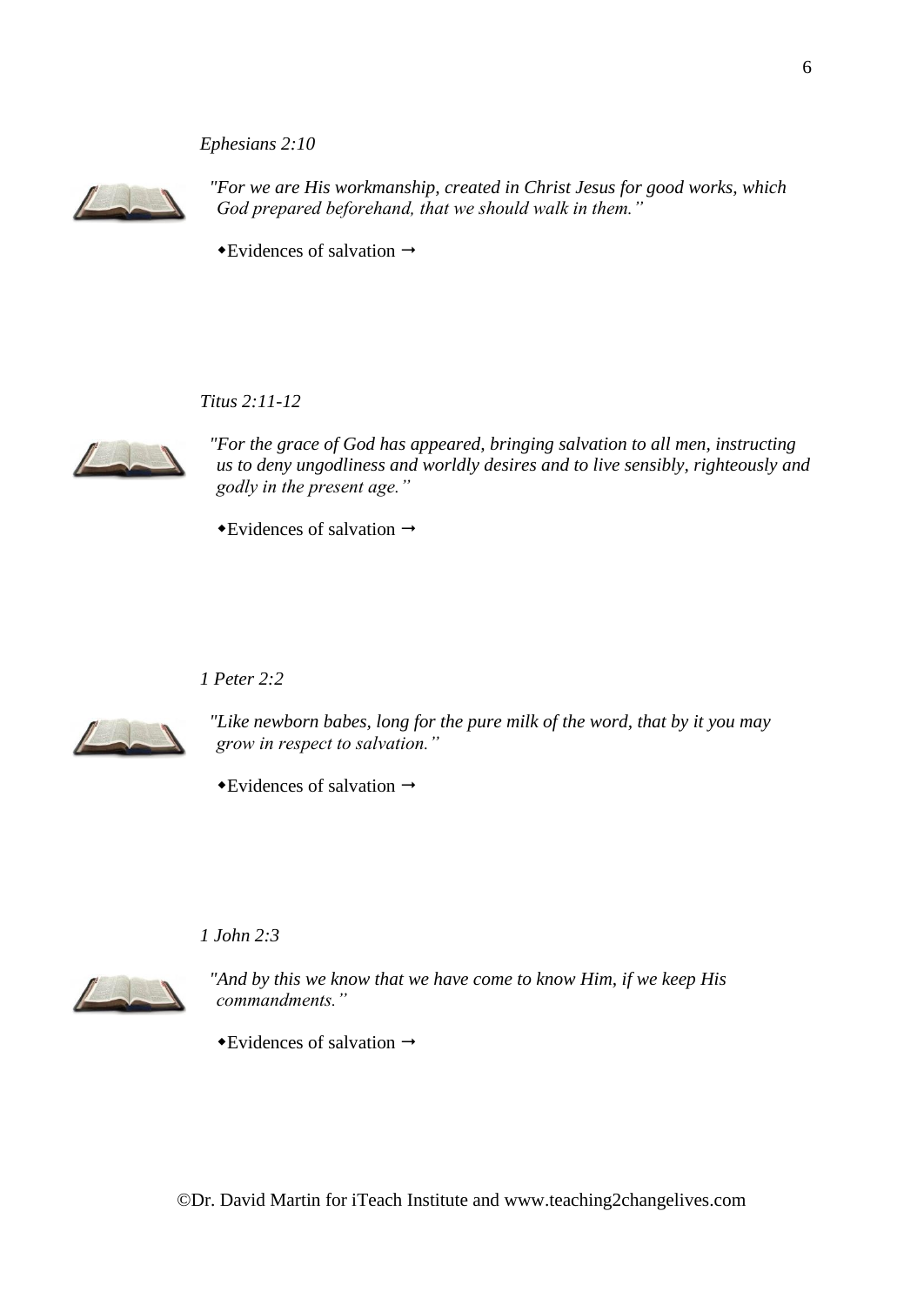## *1 John 2:29*



*"If you know that He is righteous, you know that everyone also who practices righteousness is born of Him."*

 $\rightarrow$  Evidences of salvation  $\rightarrow$ 

*1 John 3:9*



*"No one who is born of God practices sin, because His seed abides in him; and he cannot sin, because he is born of God."*

 $\rightarrow$  Evidences of salvation  $\rightarrow$ 

*1 John 3:14*



*"We know that we have passed out of death into life, because we love the brethren. He who does not love abides in death."*

 $\rightarrow$  Evidences of salvation  $\rightarrow$ 

## **III. What Causes Some to Doubt their Salvation**

A. Unconfessed Sin

*1 John 1:6-7*



*"If we say that we have fellowship with Him and yet walk in the darkness, we lie and do not practice the truth; but if we walk in the light as He Himself is in the light, we have fellowship with one another, and the blood of Jesus His Son cleanses us from all sin"*

 $\rightarrow$ Notes  $\rightarrow$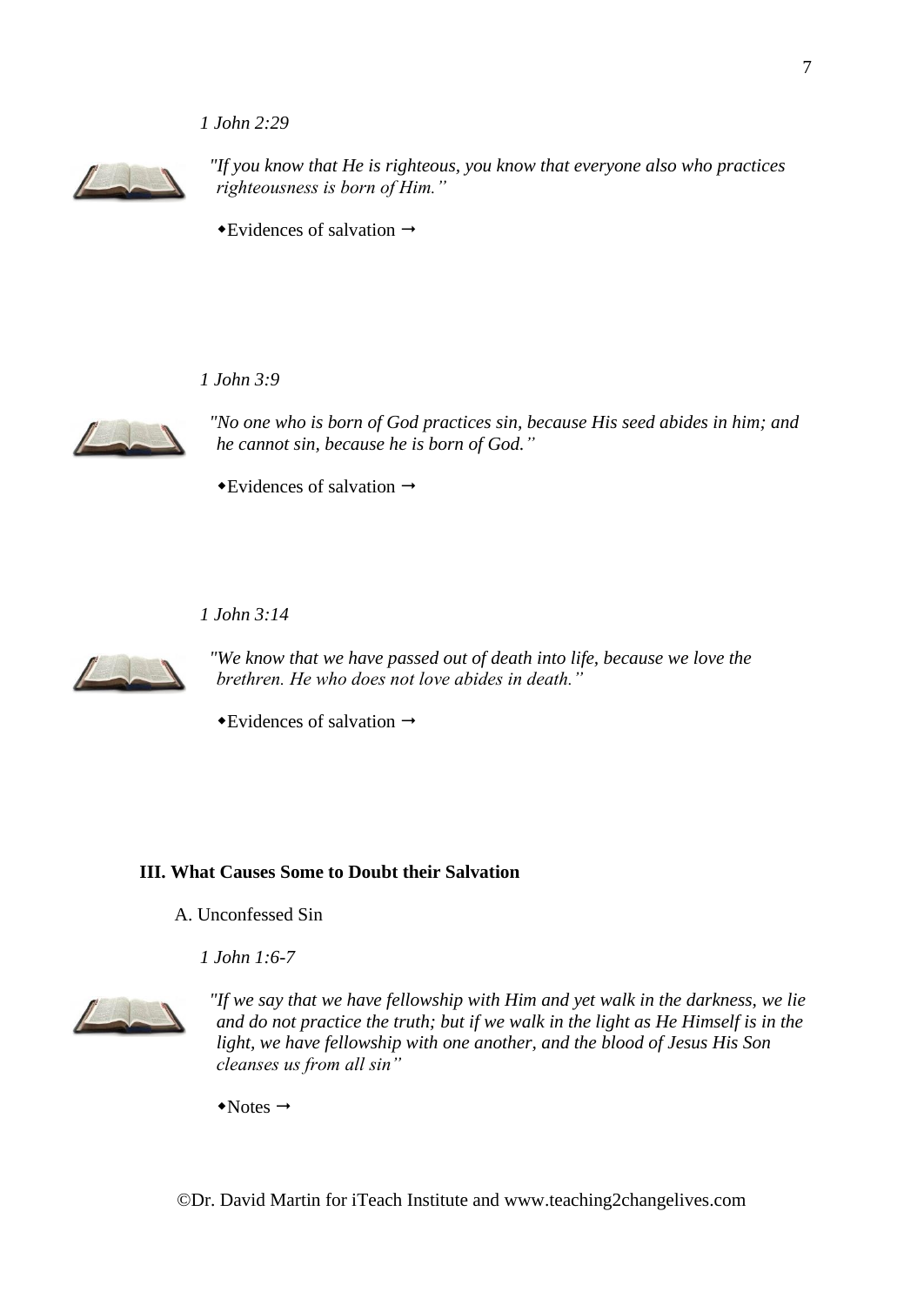## B. Satan's Accusations

*Revelation 12:10*



*"And I heard a loud voice in heaven, saying, 'Now the salvation, and the power, and the kingdom of our God and the authority of His Christ have come, for the accuser of our brethren has been thrown down, who accuses them before our God day and night."*

 $\rightarrow$ Notes  $\rightarrow$ 

C. Can't Remember the Date, Place, or Prayer

D. Did He Pray/Believe the Right Thing?

- E.
- F.

# **IV. How to Deal with Doubts**

A. Read, memorize, and quote God's promises about Salvation

*2 Timothy 1:12*

B. Avoid Sources of Temptation that You are Susceptible To

*1 Thessalonians 5:22* 

2 Timothy 2:19b  $\rightarrow$